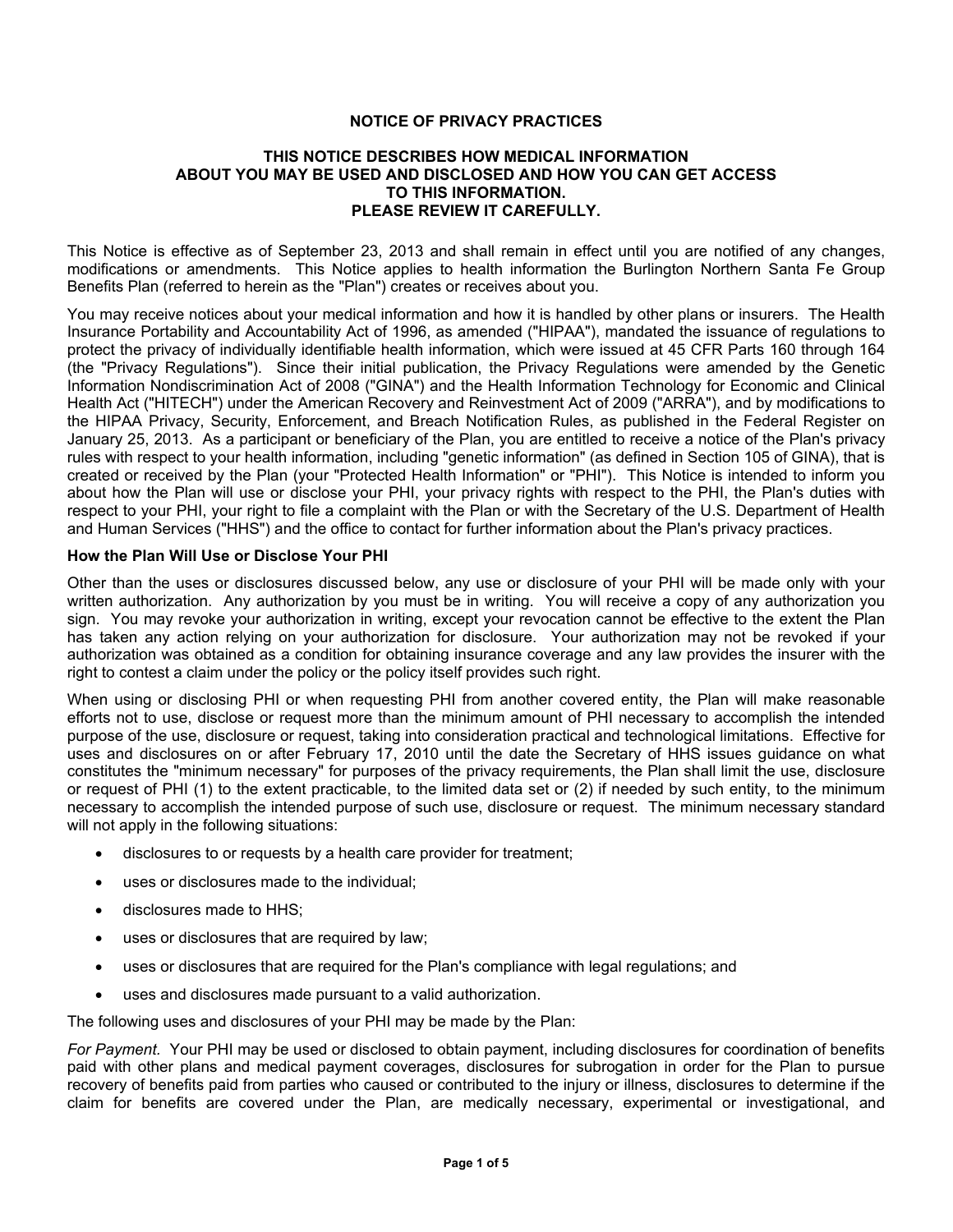disclosures to obtain reimbursement under insurance, reinsurance, stop loss or excessive loss policies providing reimbursement for the benefits paid under the Plan on your behalf. Your PHI may be disclosed to other health plans maintained by the Plan sponsor for any of the purposes described above. Uses and disclosures of PHI for payment purposes are limited by the minimum necessary standard.

*For Treatment.* Your PHI may be used or disclosed by the Plan for purposes of treating you. One example would be if your doctor requests information on what other drugs you are currently receiving during the course of treating you.

*For the Plan's Operations.* Your PHI may be used as part of the Plan's health care operations. Health care operations include quality assurance, underwriting and premium rating to obtain renewal coverage, and other activities that are related to creating, renewing, or replacing the contract of health insurance or health benefits or securing or placing a contract for reinsurance of risk, including stop loss insurance, reviewing the competence and qualification of health care providers and conducting cost management and quality improvement activities, and customer service and resolution of internal grievances. The Plan is prohibited from using or disclosing your PHI that is genetic information for underwriting purposes. Uses and disclosures of PHI for health care operations are limited by the minimum necessary standard.

The following use and disclosure of your PHI may only be made by the Plan with your written authorization or by providing you with an opportunity to agree or object to the disclosure:

*To Individuals Involved in Your Care.* The Plan is permitted to disclose your PHI to your family members, other relatives and your close personal friends involved in your health care or the payment for your health care if:

- the PHI is directly relevant to the family or friend's involvement with your care or payment for that care;
- you have either agreed to the disclosure or have been given an opportunity to object and have not objected; and
- the PHI is needed for notification purposes, or, if you are deceased, the PHI is relevant to such person's involvement, unless you have previously expressed to the Plan your preference that such information not be disclosed after your death.

The following uses and disclosures of your PHI may be made by the Plan without your authorization or without providing you with an opportunity to agree or object to the disclosure:

*For Appointment Reminders.* Your PHI may be used so that the Plan, or one of its contracted service providers, may contact you to provide appointment reminders, refill reminders, information on treatment alternatives, or other health related benefits and services that may be of interest to you, such as case management, disease management, wellness programs, or employee assistance programs.

*To the Plan Sponsor.* PHI may be provided to the sponsor of the Plan provided that the sponsor has certified that this PHI will not be used for any other benefits, employee benefit plans or employment-related activities.

*When Required by Law.* The Plan may also be required to use or disclose your PHI as required by law. For example, the law may require reporting of certain types of wounds or a disclosure to comply with a court order, a warrant, a subpoena, a summons, or a grand jury subpoena received by the Plan.

*For Workers' Compensation.* The Plan may disclose your PHI as authorized by and to the extent necessary to comply with laws relating to workers' compensation or other similar programs, established by law, that provide benefits for work-related injuries or illnesses without regard to fault.

*For Public Health Activities.* When permitted for purposes of public health activities, including when necessary to report product defects, to permit product recalls and to conduct post-marketing surveillance. Your PHI may also be used or disclosed if you have been exposed to a communicable disease or are at risk of spreading a disease or condition, if authorized or required by law.

*To Report Abuse, Neglect or Domestic Violence.* When authorized or required by law to report information about abuse, neglect or domestic violence to public authorities if there exists a reasonable belief that you may be a victim of abuse, neglect or domestic violence. In such case, the Plan will promptly inform you that such a disclosure has been or will be made unless that notice would cause a risk of serious harm. For the purpose of reporting child abuse or neglect, the Plan is not required to inform the minor that such a disclosure has been or will be made. Disclosure may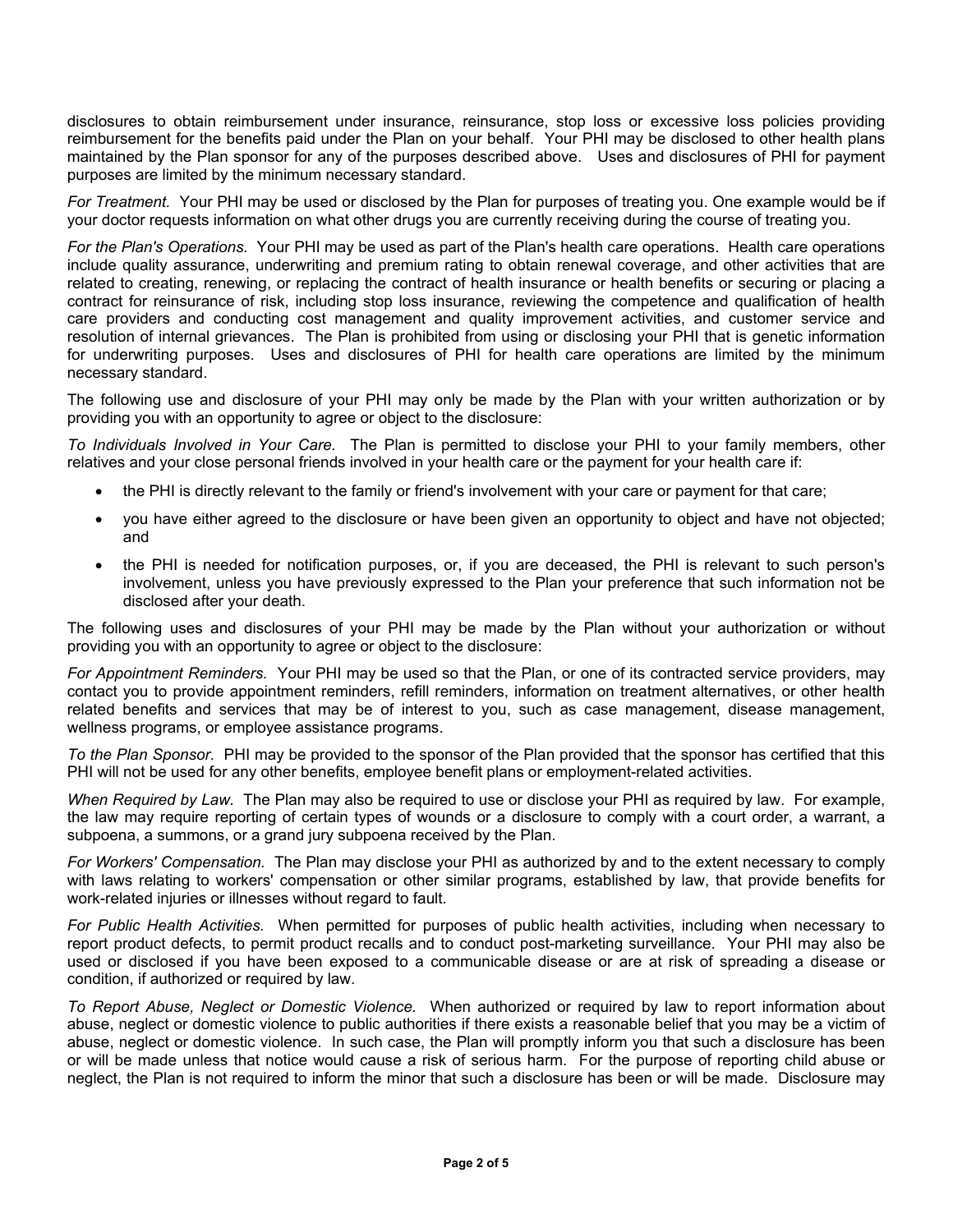generally be made to the minor's parents or other representatives, although there may be circumstances under federal or state law when the parents or other representatives may not be given access to a minor's PHI.

*For School Records.* The Plan may disclose immunization records for a student or prospective student to the school to comply with a state or other law requiring the student to provide proof of immunization prior to admitting the student to school.

*For Public Health Oversight Activities.* The Plan may disclose your PHI to a public health oversight agency for oversight activities authorized or required by law. This includes uses or disclosures in civil, administrative or criminal investigations; inspections; licensure or disciplinary actions (for example, to investigate complaints against providers); and other activities necessary for appropriate oversight of government benefit programs (for example, to investigate Medicare or Medicaid fraud).

*For Judicial or Administrative Proceedings.* The Plan may disclose your PHI when required for judicial or administrative proceedings. For example, your PHI may be disclosed in response to a subpoena or discovery request provided certain conditions are met. One of those conditions is that satisfactory assurances must be given to the Plan that the requesting party has made a good faith attempt to provide written notice to you, and the notice provided sufficient information about the proceeding to permit you to raise an objection and no objections were raised or any raised were resolved in favor of disclosure by the court or tribunal.

*For Other Law Enforcement Purposes.* The Plan may disclose your PHI for other law enforcement purposes, including for the purpose of identifying or locating a suspect, fugitive, material witness or missing person. Disclosures for law enforcement purposes include disclosing information about an individual who is or is suspected to be a victim of a crime, but only if the individual agrees to the disclosure, or the Plan is unable to obtain the individual's agreement because of emergency circumstances. Furthermore, the law enforcement official must represent that the information is not intended to be used against the individual, the immediate law enforcement activity would be materially and adversely affected by waiting to obtain the individual's agreement, and disclosure is in the best interest of the individual as determined by the exercise of the Plan's best judgment.

*To a Coroner or Medical Examiner.* When required to be given to a coroner or medical examiner for the purpose of identifying a deceased person, determining a cause of death or other duties as authorized or required by law. Also, disclosure is permitted to funeral directors, consistent with applicable law, as necessary to carry out their duties with respect to the decedent.

*For Research.* The Plan may use or disclose PHI for research, subject to certain conditions.

*To Prevent or Lessen a Serious and Imminent Threat.* When consistent with applicable law and standards of ethical conduct, if the Plan, in good faith, believes the use or disclosure is necessary to prevent or lessen a serious and imminent threat to the health or safety of a person or the public and the disclosure is to a person reasonably able to prevent or lessen the threat, including the target of the threat.

*State Privacy Laws.* Some of the uses or disclosures described in this Notice may be prohibited or materially limited by other applicable state laws to the extent such laws are more stringent than the Privacy Regulations. The Plan shall comply with any applicable state laws that are more stringent when using or disclosing your PHI for any purposes described by this Notice.

## **Your Privacy Rights With Respect to PHI**

#### *Right to Request Restrictions on PHI Uses and Disclosures*

You may request the Plan to restrict uses and disclosures of your PHI to carry out treatment, payment or health care operations, or to restrict uses and disclosures to family members, relatives, friends or other persons identified by you who are involved in your care or payment for your care. The Plan is required to comply with your request only if (1) the disclosure is to a health care plan for purposes of carrying out payment or health care operations, and (2) the PHI pertains solely to a health care item or service for which the health care provider involved has already been paid in full. Otherwise, the Plan is not required to agree to your request. The Plan will accommodate reasonable requests to receive communications of PHI by alternative means or at alternative locations. You or your personal representative will be required to complete a form to request restrictions on uses and disclosures of your PHI.

## *Right to Inspect and Copy PHI*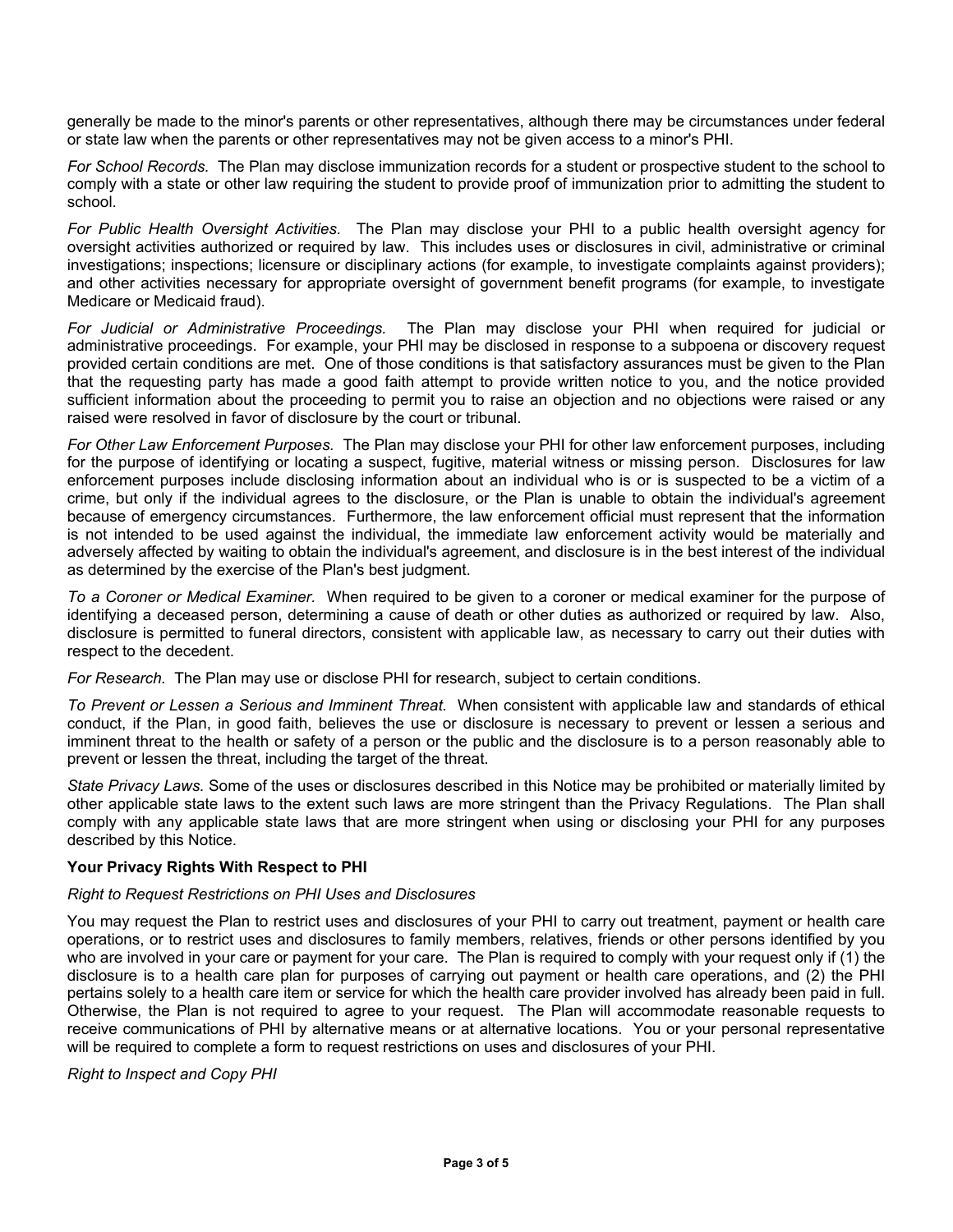You have a right to inspect and obtain a copy of your PHI contained in a "designated record set," for as long as the Plan maintains the PHI, other than psychotherapy notes and any information compiled in reasonable anticipation of or for the use of civil, criminal, or administrative actions or proceedings or PHI that is maintained by a covered entity that is a clinical laboratory. Psychotherapy notes are separately filed notes about your conversations with your mental health professional during a counseling session. Psychotherapy notes do not include summary information about your mental health treatment. To the extent that the Plan uses or maintains an electronic health record, you have a right to obtain a copy of your PHI from the Plan in an electronic format. In addition, you may direct the Plan to transmit a copy of your PHI in such electronic format directly to an entity or person.

A "designated record set" includes the medical records and billing records about individuals maintained by or for a covered health care provider; enrollment, payment, billing, claims adjudication and case or medical management record systems maintained by or for the Plan; or other information used in whole or in part by or for the Plan to make decisions about individuals. Information used for quality control or peer review analyses and not used to make decisions about individuals is not in the designated record set.

You or your personal representative will be required to complete a form to request access to the PHI in your designated record set. If access is denied, you or your personal representative will be provided with a written denial setting forth the basis for the denial, a statement of your review rights, a description of how you may exercise those review rights and a description of how you may complain to HHS.

## *Right to Amend*

You have the right to request the Plan to amend your PHI or a record about you in a designated record set for as long as the PHI is maintained in the designated record set. If the request is denied in whole or part, the Plan must provide you with a written denial that explains the basis for the denial. You or your personal representative may then submit a written statement disagreeing with the denial and have that statement included with any future disclosures of your PHI.

You or your personal representative will be required to complete a form to request amendment of the PHI in your designated record set. You must make requests for amendments in writing and provide a reason to support your requested amendment.

## *Right to Receive an Accounting of PHI Disclosures*

At your request, the Plan will also provide you with an accounting of disclosures by the Plan of your PHI during the six years prior to the date of your request. However, such accounting need not include PHI disclosures made: (1) to carry out treatment, payment or health care operations; (2) to individuals about their own PHI; (3) pursuant to a valid authorization; (4) incident to a use or disclosure otherwise permitted or required under the Privacy Regulations; (5) as part of a limited data set; or (6) prior to the date the Privacy Regulations were effective for the Plan on April 14, 2003. If you request more than one accounting within a 12-month period, the Plan will charge a reasonable, cost-based fee for each subsequent accounting. Notwithstanding the foregoing, if your Plan maintained electronic health records as of January 1, 2009, you can request an accounting of all disclosures of your electronic health records made by the Plan during the three years prior to the date of your request (but on and after January 1, 2014).

## *Right to Receive Confidential Communications*

You have the right to request to receive confidential communications of your PHI. This may be provided to you by alternative means or at alternative locations if you clearly state that the disclosure of all or part of the information could endanger you.

# *Right to Receive a Paper Copy of This Notice Upon Request*

To obtain a paper copy of this Notice, contact the Privacy Official at the address and telephone number set forth in the Contact Information section below.

## *A Note About Personal Representatives*

You may exercise your rights through a personal representative. Your personal representative will be required to produce evidence of his or her authority to act on your behalf before that person will be given access to your PHI or allowed to take any action for you. Proof of such authority may take one of the following forms:

- a power of attorney for health care purposes, notarized by a notary public;
- a court order of appointment of the person as the conservator or guardian of the individual; or